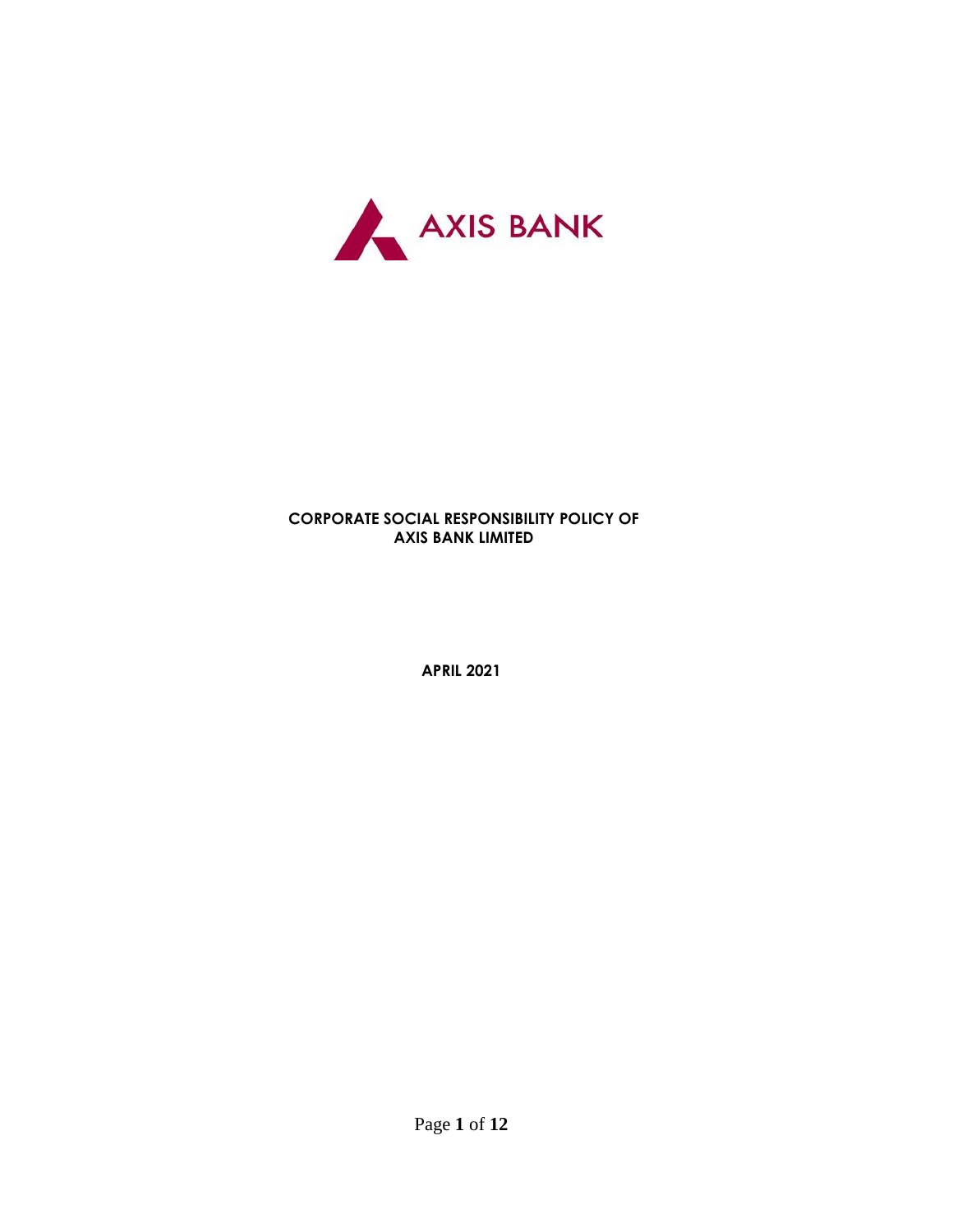# **Table of Contents**

| Sr. No. | <b>Particulars</b>                                                  | Page No. |
|---------|---------------------------------------------------------------------|----------|
|         | <b>CSR Philosophy</b>                                               | 3        |
| Ⅱ.      | <b>CSR Policy</b>                                                   | 3        |
| III.    | CSR Governance Structure and Management Structure                   | 3        |
| IV.     | Annual Action Plan                                                  | 5        |
| V.      | CSR Project(s)/Program(s)                                           | 5        |
| VI.     | Manner of execution of CSR Project(s)/Program(s)                    | 5        |
| VII.    | CSR Budget                                                          | 5        |
| VIII.   | Onboarding of Implementation Partners                               | 6        |
| IX.     | Modalities of utilization of funds and implementation schedules for | 6        |
|         | CSR Project(s)/Program(s)                                           |          |
| Χ.      | <b>Monitoring Mechanisms</b>                                        | 7        |
| XI.     | <b>Impact Assessment</b>                                            |          |
| XII.    | <b>Reporting Framework</b>                                          | 7        |
| XIII.   | Capital Assets                                                      | 8        |
| XIV.    | Disclosures and related compliances                                 | 8        |
| XV.     | Authority and Review                                                | 8        |
|         | Annexure I                                                          | 9        |
|         | Annexure II                                                         | 10       |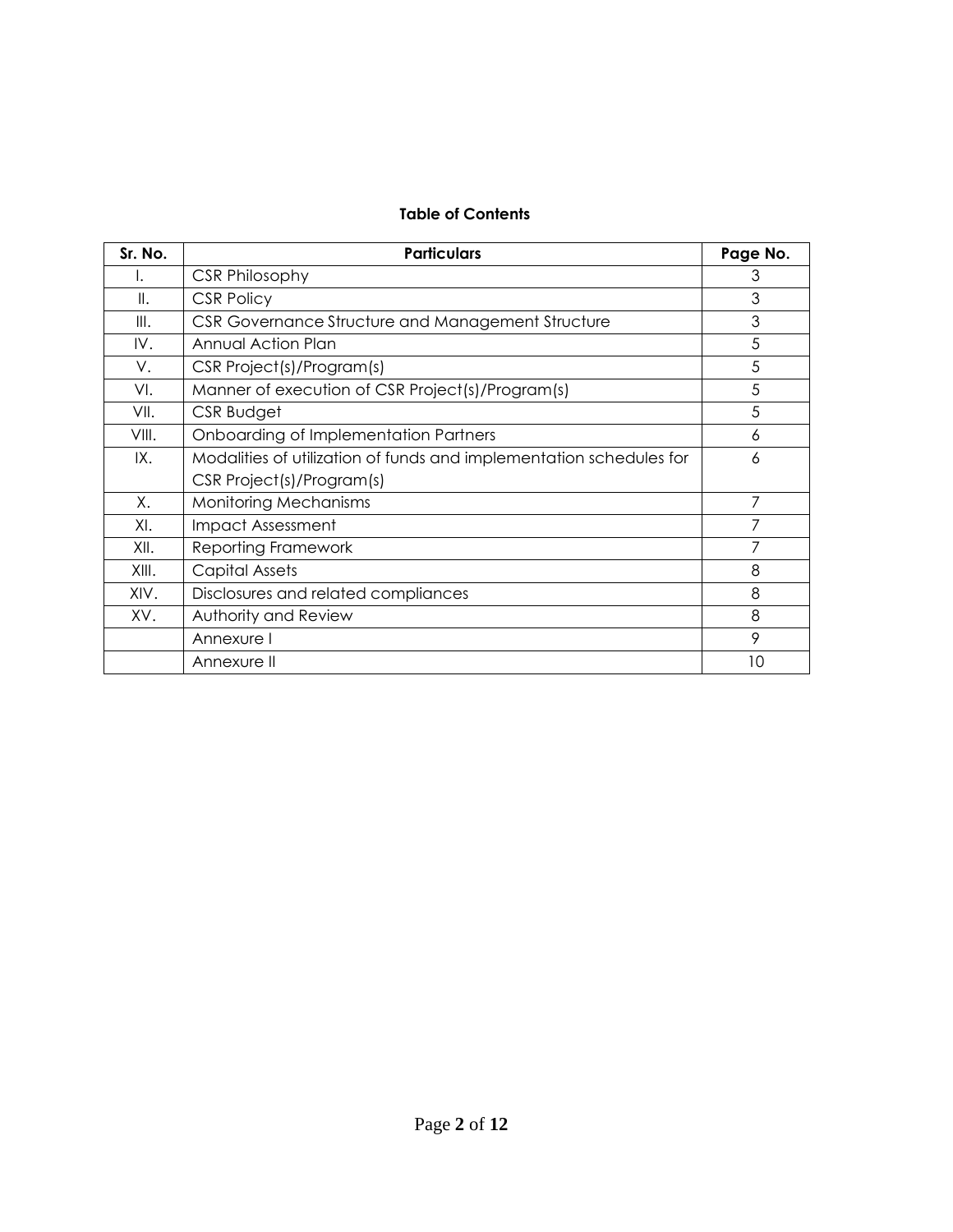### **I. CSR Philosophy**

The Corporate Social Responsibility (CSR) philosophy of the Bank is to make meaningful and measurable contributions in the lives of socially, economically, financially and physically excluded, disadvantaged and challenged communities of the country through an integrated approach of development that focuses on creating opportunities for enhancing livelihood opportunities, improving quality of education and skills development, creating awareness amongst public at large on topics of financial literacy, health and hygiene and facilitating or providing access to formal banking channels for un-banked sections of the society (financial inclusion), promoting environmental sustainability, and supporting health and sanitation initiatives which may be implemented either directly by the Bank or through Axis Bank Foundation (ABF) or other implementation partners, as set out in the Annual Action Plan (AAP), approved by the Board of Directors (the Board) of the Bank.

# **II. CSR Policy**

The Bank recognizes the importance of good corporate governance and corporate social responsibility in promoting and strengthening the trust of its shareholders and other stakeholders. The CSR Policy (this Policy) shall be guided by the Bank's corporate vision and its aspiration to be the Bank of Choice for its Customers, Shareholders, Employees and Community at large.

The CSR Policy has been formulated and adopted, in accordance with the provisions of Section 135 of the Companies Act 2013 (the Act), read with the Companies (CSR Policy Amendment) Rules, 2021 (the Rules) and Schedule VII of the Act.

The CSR Policy sets out the approach and direction given by the Board of Directors (the Board) of the Bank, as per the recommendations of the CSR Committee of Directors (CSR Committee), and includes guiding principles for selection, implementation and monitoring of CSR Project(s)/Program(s) and formulation and adoption of the Annual Action Plan in respect of CSR Project(s)/Program(s) to be undertaken/ supported by the Bank.

### **III. CSR Governance and Management Structure**

# **Governance 1 – Board of Directors of Axis Bank Limited**

The Board of Directors of the Bank (the Board) is the highest governing body responsible for the Bank's CSR agenda. The Board shall review the recommendations made by the CSR Committee, in respect of the following matters, in compliance with the CSR norms and the CSR Policy.

- i. Formulation and review of the CSR Policy;
- ii. Reviewing proposals for Ongoing as well as 'other than ongoing' CSR Project(s)/Program (s) to be undertaken/supported by the Bank, in terms of the CSR Policy and allocation of funds for the same;
- iii. Review of the Annual Action Plan in relation to the CSR Project(s)/Program(s), to be undertaken by the Bank, during a financial year ,
- iv. Reviewing the eligibility of the Implementation Partners for the CSR Project(s)/Program(s), to be undertaken by the Bank;
- v. Review of the Individual Implementation Plans for the CSR Project(s)/Program(s), to be undertaken by the Bank, under the Annual Action Plan, during a financial year;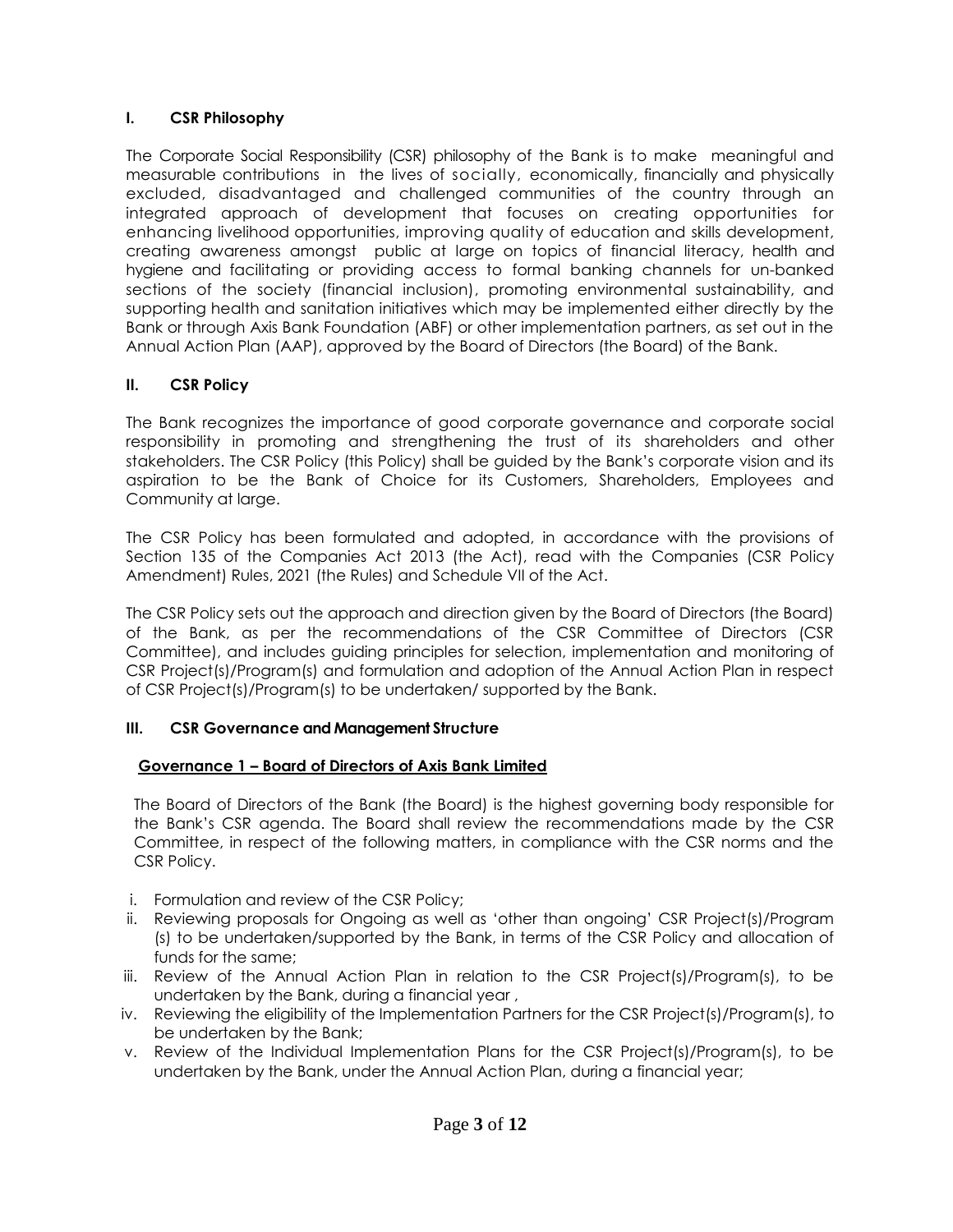- vi. Monitoring the usage of funds allocated for each Ongoing/Other than Ongoing CSR Project(s)/Program(s), and satisfy itself that the funds so disbursed have been utilized for the purposes and in the manner as approved by it and review and take on record the certificate issued by the Chief Financial Officer (CFO) of the Bank, to that effect;
- vii. Such other matters as mandated under the CSR norms, as amended and notified, from time to time.

The duties and responsibilities of the Board in terms of the CSR norms shall be stated in its Charter.

### **Governance 2 - CSR Committee of the Board of Directors of Axis Bank Limited**

The CSR Committee which has been constituted in terms of Section 135 of the Companies Act, 2013 and the Rules framed thereunder, has been appointed by the Board as the nodal agency that shall review the recommendations made by the Management with regards to the aforesaid matters and make appropriate recommendations to the Board.

The duties and responsibilities of the CSR Committee, in terms of the CSR norms, shall be stated in its Charter.

The Executive Director (Corporate Centre), who is a member of the CSR Committee as well as a Trustee of Axis Bank Foundation's Board, is entrusted with the task of administering the CSR Policy.

#### **Governance 3 - Chief Financial Officer (CFO) – Axis Bank Limited**

The Chief Financial Officer of the Bank shall certify that the funds allocated for the CSR Project(s)/Program(s) that have been disbursed as per the Board approved Annual Action Plan, have been utilized for the stated purposes and in the manner as approved.

#### **Management 1 - Sustainability & CSR Department**

The Bank has in place the Sustainability & CSR Department, comprising officers of the Bank having requisite experience and knowledge in the areas of CSR and Sustainability, and working exclusively for advancing the objectives of the Bank, as set out in the CSR Policy.

#### **Axis Bank Foundation**

Axis Bank Foundation (ABF) was established by Axis Bank Limited in 2006 to drive forward the Bank's CSR vision in a more focused manner. Axis Bank Foundation has been registered as a Trust since 2006 under the Bombay Pubic Trust Act 1950 and is governed by a Board of Trustees and managed by a team with the required expertise. The Trust is registered under 12 AA and 80 G of the Income Tax Act 1962. As per the stipulations in the new Rules, Axis Bank Foundation is required to register with the Central Government and obtain the CSR Registration number. Presently it is managing the Bank's CSR agenda of supporting livelihoods for 2 Million Households (HH) – Mission 2 Million.

As such, ABF is equipped to implement CSR project(s) in all themes as listed in the Schedule VII of the Companies Act 2013 and the Rules framed thereunder.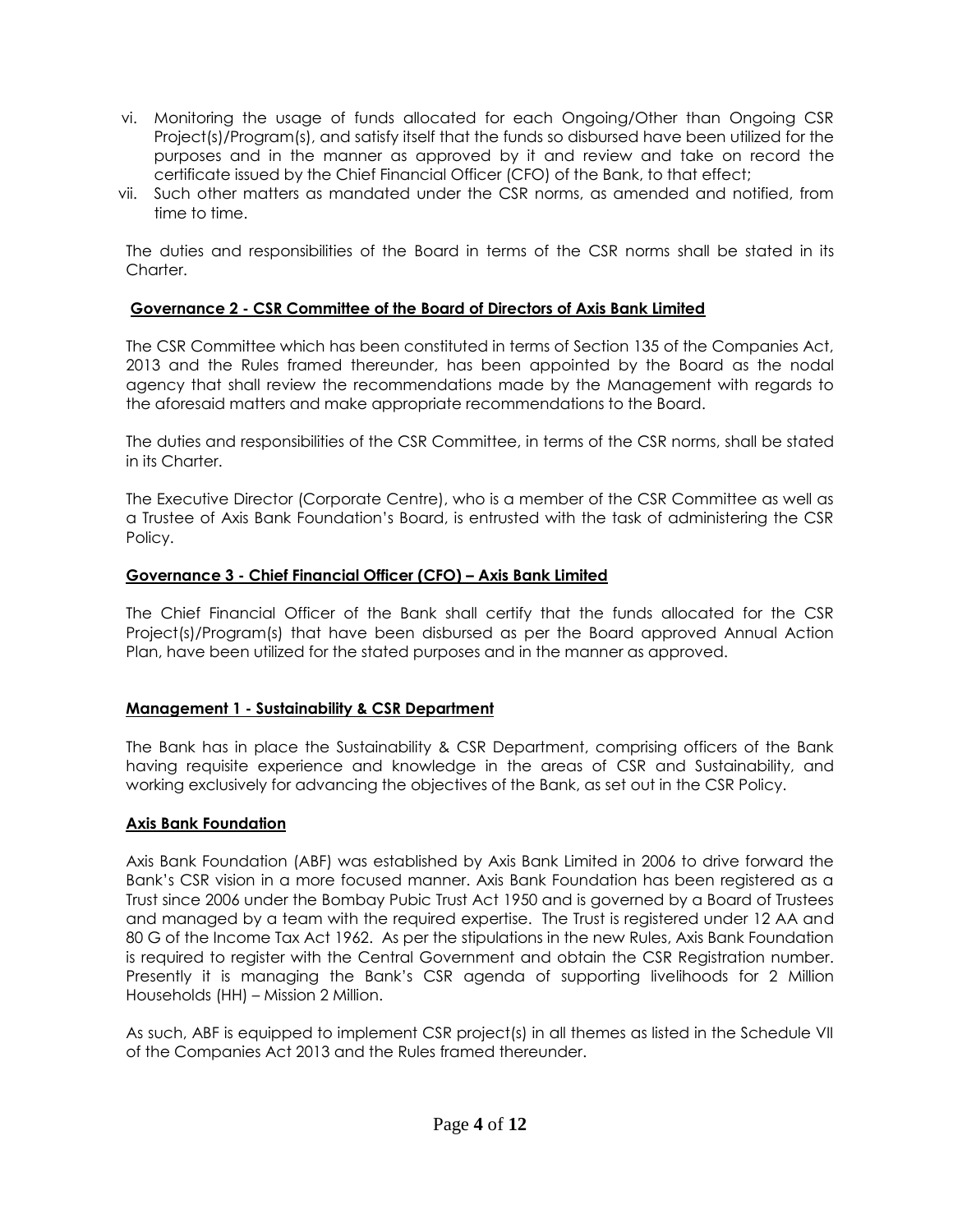# **IV.** Annual Action Plan (AAP)

In alignment with the Rules, the CSR Committee shall formulate an Annual Action Plan that shall include the modalities of each CSR Project/Program that the Bank shall undertake in a financial year, as guided by the Rules.

The CSR Committee shall, in consultation with the Bank's Management, recommend to the Board, the Annual Action Plan in pursuance of the CSR Policy as stipulated by the Rules.

# **V. CSR Project(s)/Program(s)**

The Bank shall undertake CSR Project(s)/Program(s) in accordance with Schedule VII of the Companies Act 2013 and the relevant provisions of the Companies (Corporate Social Responsibility Policy Amendment) Rules, 2021, as set out in **Annexure I**, to this Policy.

However, it shall not undertake CSR Project(s)/ Program(s) under any of the areas which is specifically prohibited in terms of the said Rules, as set out in **Annexure II**, to this Policy.

### **VI. Manner of execution of CSR Project(s)/Program(s)**

The Bank shall undertake CSR Project(s)/Program(s) in relation to the said areas specified in **Annexure I** to this Policy, either directly or indirectly, through the Axis Bank Foundation or any other implementation partner(s) as guided by the Rules.

The CSR Committee shall review the recommendations made by the Bank's Management with regards to the CSR Project(s)/Program(s) proposed to be undertaken, decide the manner in which they shall be implemented and allocate adequate funds, subject to availability of net profits, to be calculated in the manner as stated in the CSR norms.

The CSR Committee shall ensure that only those CSR Project(s)/Program(s) are undertaken that are stated/added in the Annual Action Plan, as approved by the Board.

The Bank may undertake multi-year Project(s)/Program(s) with a duration of upto four years including the year of the launch of the Project(s)/Program(s). Such Project(s)/Program(s) may be renewed by the Bank for additional period(s) after the completion of the initial four-year period subject to satisfactory performance and impact of the Project(s)/Program(s). The Bank may also, if deemed appropriate, undertake other than on-going Project(s) during the year, the decision of which shall be taken on a case-to-case basis and will be subject to approval of the Board and will form part of the Annual Action Plan.

The Bank may undertake CSR Project(s) with one or all of its subsidiaries on a case to case basis.

### **VII. CSR Budget**

The Bank remains committed to spending in each financial year, the mandatory 2% of the average net profits of the preceding three financial years as calculated under the provisions of Section 198 of the Companies Act 2013 for undertaking CSR Project(s)/Program(s) as set out in the CSR Policy.

i. The CSR Committee shall take into account the recommendations of the Bank's Management whilst finalizing the amount(s) allocated for the individual Project(s)/Program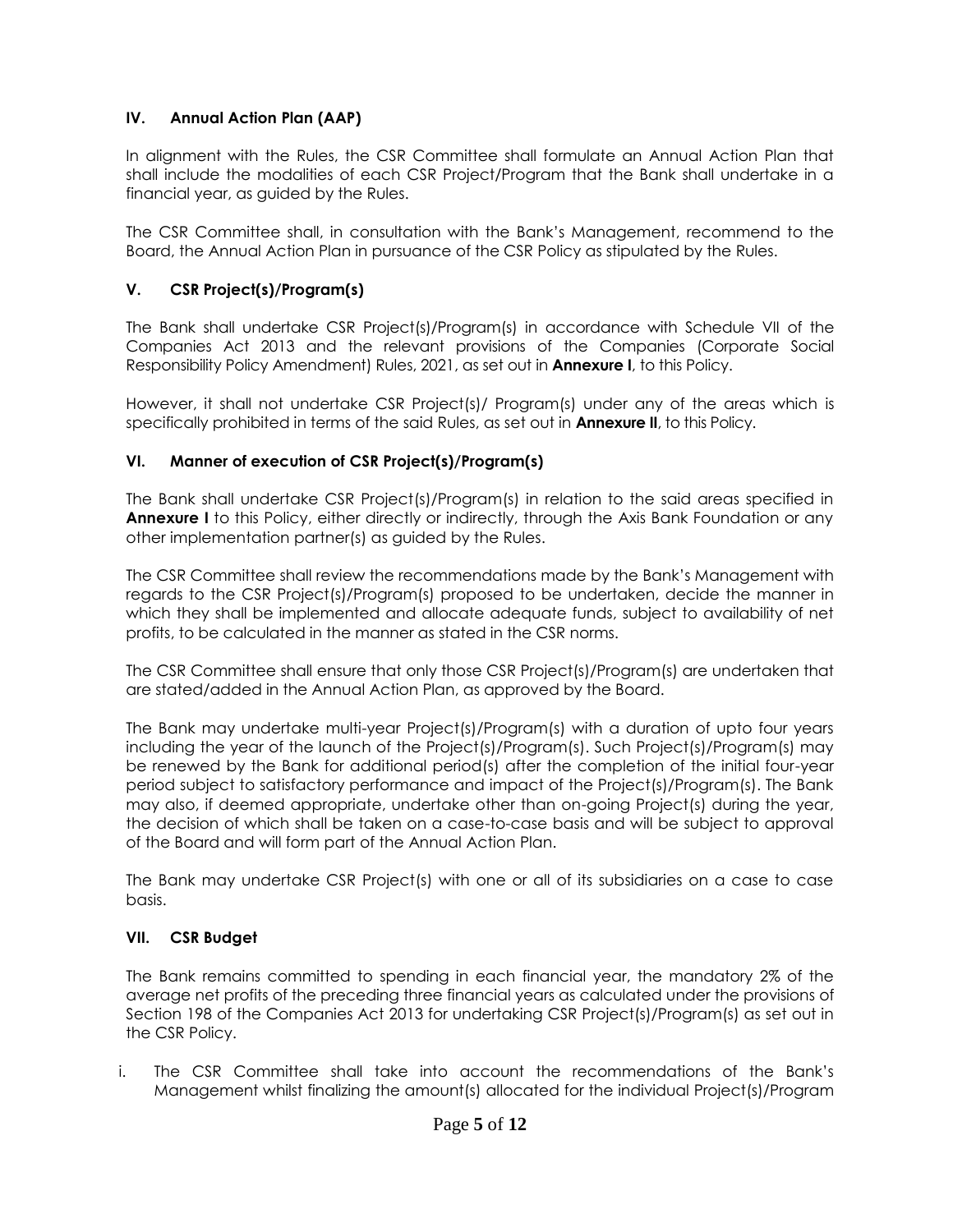(s) to be undertaken by the Bank during a financial year and will be included in the Annual Action Plan.

- ii. In the event the Bank fails to spend the mandated amount for CSR Project(s)/Program(s) in any financial year, the Board shall assess the reasons for such non-compliance and state the reasons in its CSR Report forming part of the Bank's Annual Report, and ensure the transfer of the unspent CSR funds to the Unspent CSR Account or to a Fund(s) included in Schedule VII of the Companies Act 2013 for Ongoing and Other than ongoing CSR projects, respectively, within the timelines stipulated in the Rules.
- iii. In the event the Bank expends an amount for CSR Project(s)/Program(s) in excess of the spending requirement of the Bank in a financial year, the CSR Committee may recommend to the Board setting off the excess amount against the CSR spending requirement of the Bank for the 3 immediate succeeding financial years.
- iv. The Bank shall ensure that surpluses, if any, arising out of its CSR Project(s)/Program (s) shall not form part of the business profit of the Bank and shall be ploughed back to the respective Project(s)/Program(s).

### **VIII. Onboarding of Implementation Partners**

The Bank is committed to maintaining the highest standards of due diligence towards program implementation.

- i. The Bank shall conduct requisite due diligence prior to onboarding of Implementing Partner(s) for administration/ implementation of CSR Project(s)/Program(s).
- ii. Such diligence shall include but not be limited to ascertaining their track record of community service, governance and management standards, and financial accountability, among other parameters and their registration with the Central Government as stipulated in the Rules.
- iii. The Bank shall enter into a Memorandum of Understanding (MoU) or such other binding agreements with a proposed implementing partner, setting out the terms and conditions relating to the implementation of the CSR Project(s)/Program(s), as deemed appropriate, after a review of the proposal(s) relating to CSR Project(s)/Program(s) by the CSR Committee.
- iv. In case of any adverse findings against an existing or potential implementing partner, as the case may be, at any point prior to, during or after the implementation of a CSR project, the Bank shall reserve the right to take corrective measures as required.

#### **IX. Modalities of utilization of funds and implementation schedules for CSR Project(s)/ Program(s)**

The Bank shall establish an effective mechanism with regard to the following:

i. Monitoring and reporting the status of usage of funds allocated for CSR Project(s)/ Program(s) and ensure that such funds are being spent for stated objectives and in the manner as set out in the Annual Action Plan as approved by the Board.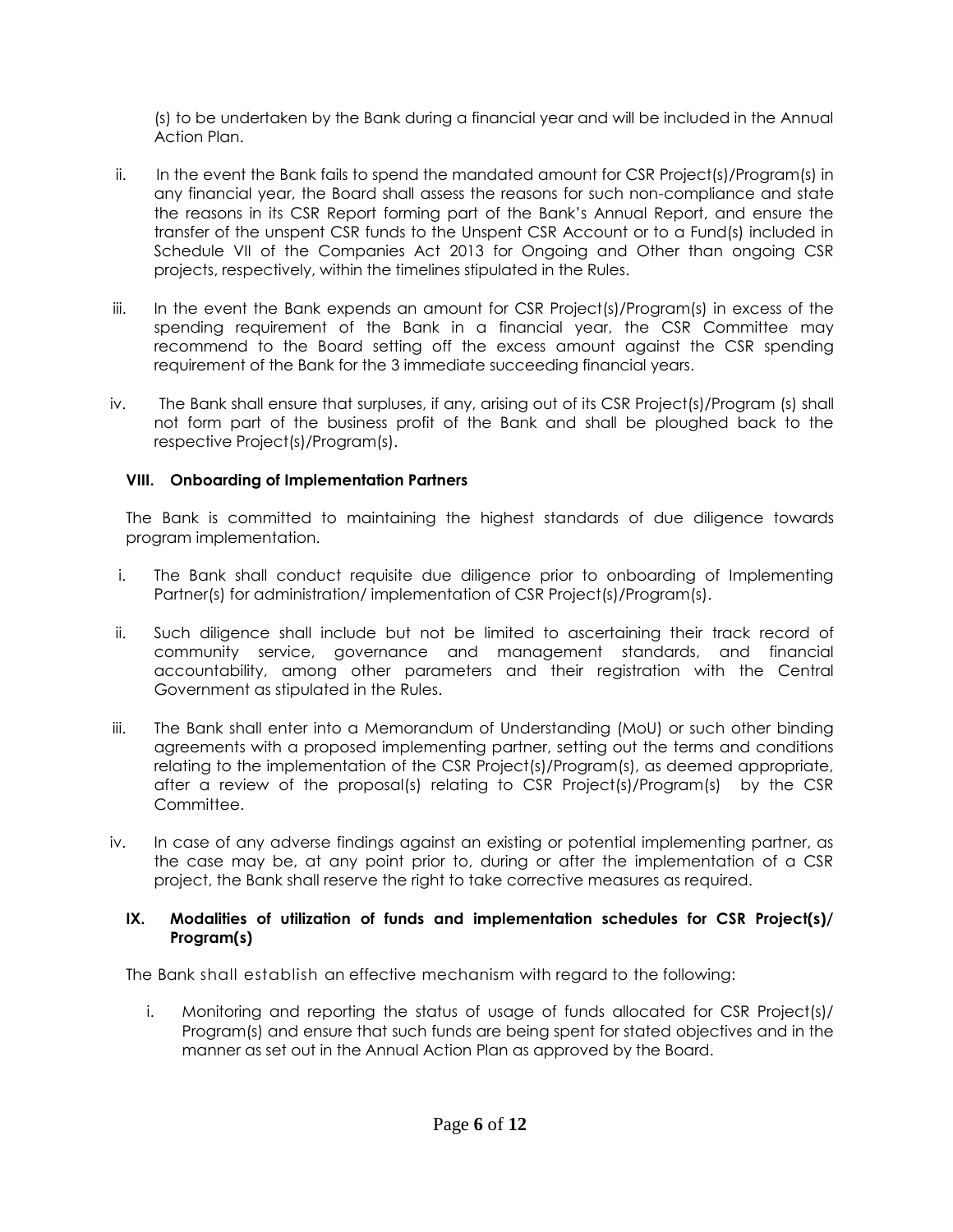ii. The Bank shall ensure that relevant documentary evidences in respect of the funds disbursed for the said CSR Project(s)/Program(s) are duly submitted by Implementing Partner(s) to facilitate such review/ monitoring.

#### **X. Monitoring Mechanisms**

The Bank shall, on an ongoing basis, monitor the following aspects from a regulatory as well as good governance perspective.

- i. Every entity that intends to partner with the Bank for undertaking CSR Project(s)/Program(s) has registered itself with the Central Government by filing the Form CSR-1 electronically with the Registrar, post 1st April 2021;
- ii. Objectives for each Project/Program are developed out of societal needs and are in line with the CSR Policy of the Bank.
- iii. Targets, milestones and other measurable parameters, are prescribed, wherever possible.
- iv. A progressive monitoring and reporting framework, aligned to the requirements under the Act and the Rules made thereunder, is put in place.
- v. Such monitoring framework may include site visits by members of the CSR Committee and senior officers of the Bank, Officers of Axis Bank Foundation, third party agencies, due diligence of Implementing Partner(s) and CSR Project(s)/Program(s), and such other interventions as deemed appropriate by the Bank.

The Bank shall ensure that the aforesaid matters are placed for the review of the CSR Committee on a quarterly basis to enable the CSR Committee to make appropriate recommendations to the Board, in compliance with the CSR norms and this Policy.

#### **XI. Impact Assessment**

The Bank shall strive to measure the impact of its CSR Project(s)/Program(s) at regular intervals through appropriate mechanisms and undertake impact assessments in alignment with the prevalent CSR Rules.

- (i) The Bank shall undertake impact assessments through independent agencies for CSR Project(s)/Program(s) which have an outlay of Rs. One crore or more, and which has completed not less than one year before commencement of such impact assessment, as stipulated in the Rules.
- (ii) The impact assessment report for each such CSR Project/Program shall be placed before the Board for its review and annexed to the Annual Report on CSR of the Bank.

#### **XII. Reporting Framework**

- (i) The CSR Committee shall review, at least on a quarterly basis:
	- a. Details of the CSR Project(s)/Program(s) that have been undertaken by the Bank as per the Annual Action Plan and duly approved by the Board
	- b. Status of its implementation vis-à-vis the Individual Implementation Plans (IIPs) under the Board approved Annual Action Plan for each such CSR Project/Program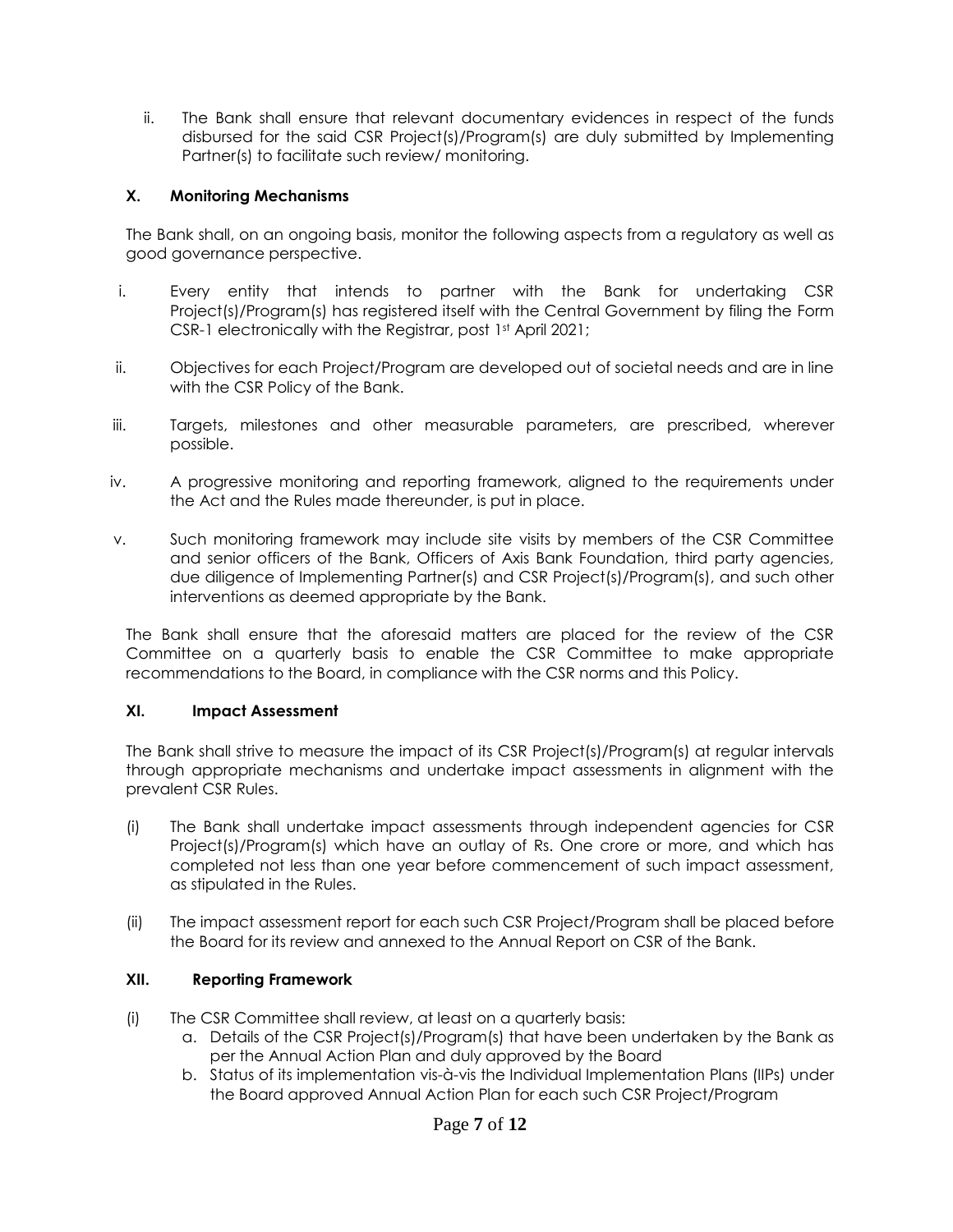- c. The CSR Funds allocated and utilized as per the Annual Action Plan
	- d. Outcomes of the impact assessments undertaken
	- e. Amounts which remain unutilized at the end of every quarter/financial year as per the Annual Action Plan
	- (ii) The Bank shall ensure that the said details as reviewed by the CSR Committee along with their recommendations are placed for the review of the Board, on a half-yearly basis.
	- (iii) The status of the usage of the CSR Funds so allocated for CSR Project(s)/Program(s) as approved by the Board shall be reviewed and certified by the Chief Financial Officer of the Bank and such certificate shall be placed before the Board annually.

# **XIII. Capital Assets:**

In the course of implementation of the Bank's CSR Project(s)/Program(s), the Bank shall ensure that for any capital asset so created, its ownership shall rest solely with the implementation partner, direct beneficiary, or public authority, as stipulated in the Rules.

# **XIV. Disclosures and related Compliances:**

- i. The Bank shall ensure that requisite disclosures are made in its Annual Report in the prescribed format, containing details relating to the CSR Committee, impact assessments conducted, CSR spends carried forward and/or set off, and such other information, as prescribed in the Companies Act, 2013 and the Companies (CSR Policy) Rules, as amended and notified from time-to-time;
- ii. The Bank shall perform such other duties with respect to its CSR activities as may be required under any law, statute, rules, regulations etc. as may be enacted by Government of India, SEBI, the Reserve Bank of India or by any other regulatory/statutory authority or as mandated by the Board, from time to time.

# **XV. Authority and Review:**

This CSR Policy shall be reviewed at least once annually and/ or pursuant to any amendments to the CSR norms or for any reason as deemed appropriate by the CSR Committee/ Board. Any amendment to the CSR Policy shall be reviewed by the CSR Committee and subject to the review and approval of the Board.

The revised CSR Policy has been reviewed by the CSR Committee at its meeting held on 15<sup>th</sup> March 2021 and reviewed and approved by the Board of Directors (the Board) of the Bank at its meeting held on 27th April 2021. The revised CSR Policy shall be deemed to have come into effect from the said date.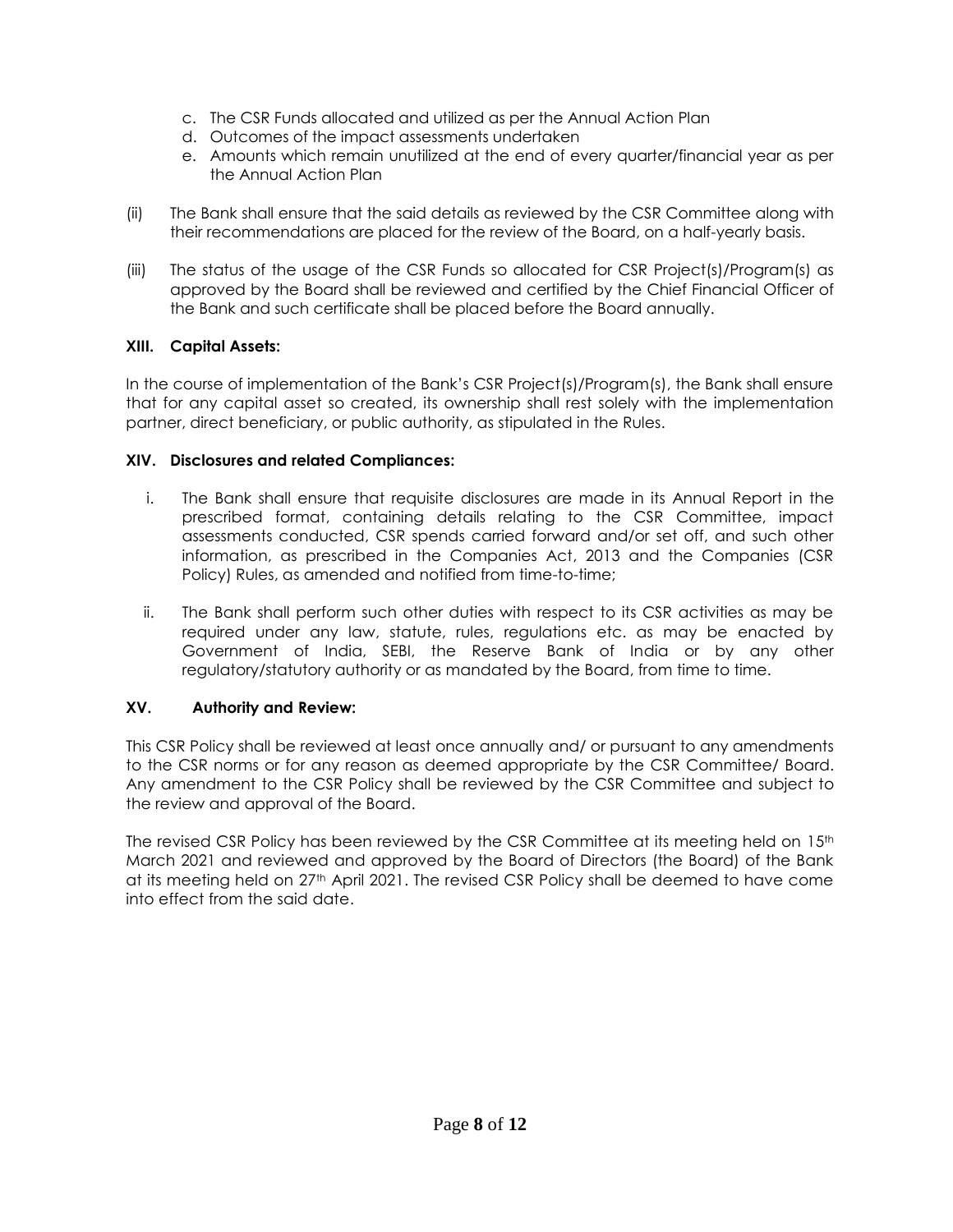### Axis Bank|Internal **ANNEXURE I:**

An illustrative list of the CSR areas under which CSR Project(s)/Program(s) may be undertaken by the Bank, are given below:

### **1. Poverty alleviation and measures to reduce inequalities**

- a. *Sustainable Livelihoods:* Creating and enhancing sustainable livelihoods and employability is an overarching theme that is pursued to contribute to poverty alleviation and integrated development, especially in some of the poorest districts of the country. The Bank also endeavors to promote women empowerment through such activities by providing them skills and livelihood assets which contribute to improvement in their socio-economic status.
- b. *Financial literacy and inclusion:* The Bank will promote the cause of Financial Literacy & Inclusion to reduce inequalities faced by socially and economically backward sections of society. These may be undertaken singly and/or in conjunction with the Government's initiatives and schemes. The Bank will create awareness on personal financial management aspects through financial literacy initiatives and provide the underserved sections of society – especially rural population, urban poor and migrant workers – with access to formal banking channels and products under financial inclusion initiatives. The Bank may also facilitate the access to Government benefit schemes and social security schemes through banking channels.
- c. *Access to finance and entrepreneurship development*: Support creation of sustainable income sources through micro-finance and micro-enterprise development and strengthen mechanisms for alternative livelihood.

# **2. Education and Skills Development**

- a. *Skill development:* Provide skilling, re-skilling and multi-skilling support to youth including the differently abled, for gainful employment. The skilling programs may also include life skills coaching and career counseling support.
- b. *Consumer education and public awareness:* Promote financial education and awareness amongst consumers at large and students. Disseminate knowledge on managing finances etc., which may include aspects of safe banking practices, tax planning, saving and investing and other relevant financial knowledge. Undertake public awareness initiatives on public interest topics such as pollution, road and personal safety, environmental sustainability, health, sanitation & hygiene etc.
- c. Skills and talent program for children and students: Undertake/support programs that are designed to hone the skills and talent of children and students through talent competitions, scholarships and learning programs.
- d. Entrepreneurial Skills Development: Engage with start-ups, students and technology incubators in academic institutions to promote innovation and development of entrepreneurial skills.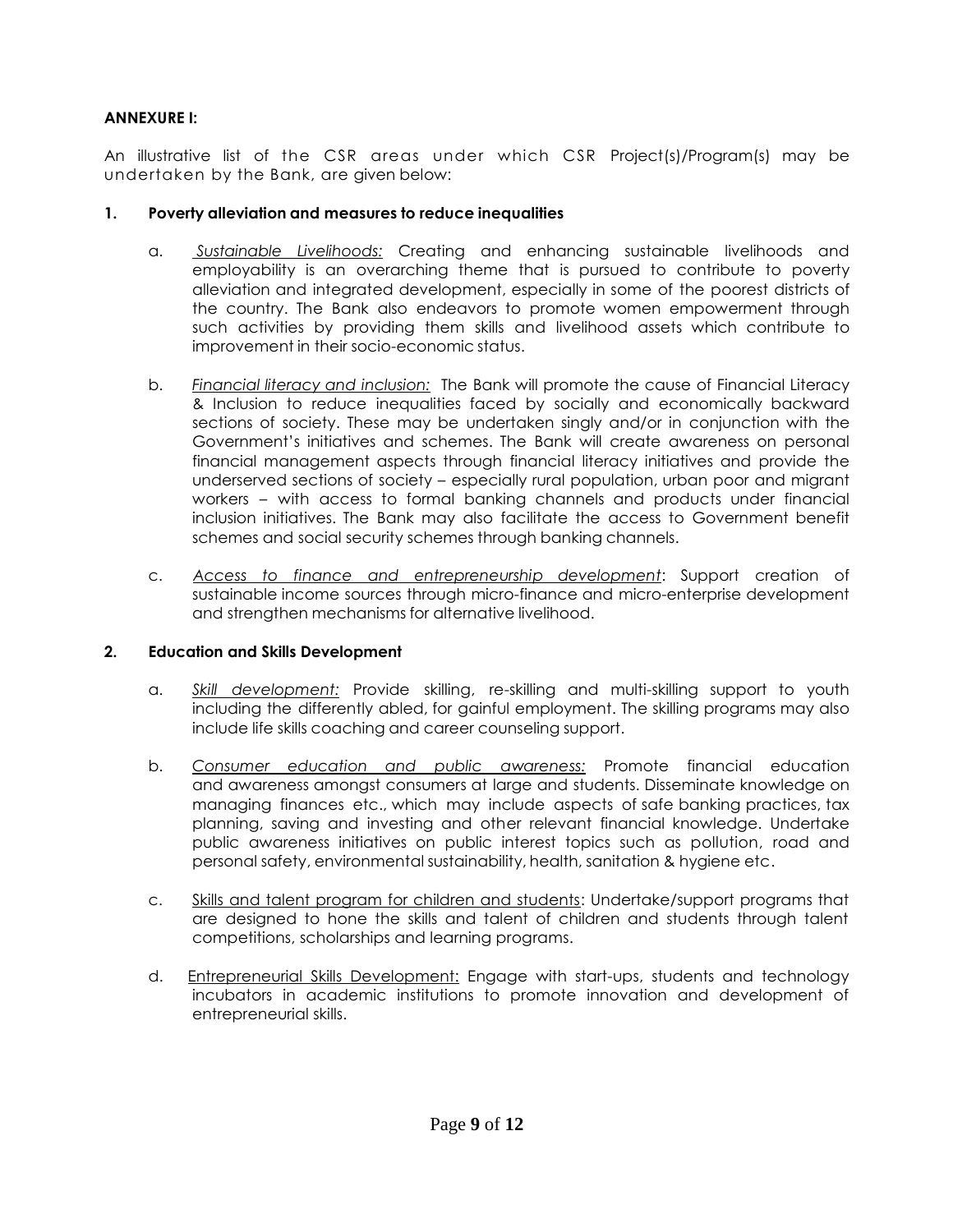### **3. Environmental Sustainability and Rural Development**

- a. *Natural resource management, soil and water conservation*: Support initiatives undertaken by local/statutory authorities for effective management of natural resources leading to more productive outcome for agriculture and associated livelihood. Support rural and village communities through non-farm-based livelihood development.
- b. Renewable energy and emissions reduction: Ensure environmental sustainability, and ecological balance through pursuance of projects that conserve natural resources and enhance sustainability of environment such as renewable energy and emissions reduction projects. Create carbon sinks through afforestation and plantation programs.
- c. Water harvesting: Support initiatives to conserve water through water harvesting, construction of water sheds, bunkers and related infrastructure.

#### **4. Sanitation & Healthcare**

- a*. Sanitation and drinking water:* Work towards improving/providing sanitation and drinking water facilities for communities/schools and create awareness on health and hygiene topics to bring about a behavioral change.
- *b. Healthcare:* Support preventive and curative healthcare initiatives, including conducting health screening and awareness camps.

#### **5. MSME Sector Growth**

*a. MSME sector capability enhancement:* Provide support to MSME sector through dissemination of knowledge and training leading to enhancement of their capabilities.

#### **6. Humanitarian Relief:**

a. *Support relief measures during natural and other calamities*: Support including but not limited to contribution to the Prime Minister's National Relief Fund or to the National Disaster Management Authority or any such fund as may be notified by the Government for the purpose, any other local authority, or to NGO(s) engaged in such relief measures.

#### **7. Armed Forces and Paramilitary Forces Veterans and War Widows and their Dependents:**

a. Support measures for the benefit of Veterans, War Widows and their dependents of the Armed Forces, Central Armed Police Forces (CAPF) and Central Para Military Forces (CPMF).

*'Armed Forces' comprise of the Indian Army, Navy and Air Force while the 'Armed Forces Veterans' are retired members of these forces.*

*'Central Armed Police Forces (CAPF)' and Central Para Military Forces (CPMF) comprise of the Border Security Force (BSF), Central Industrial Security Force (CISF), Indo-Tibetan*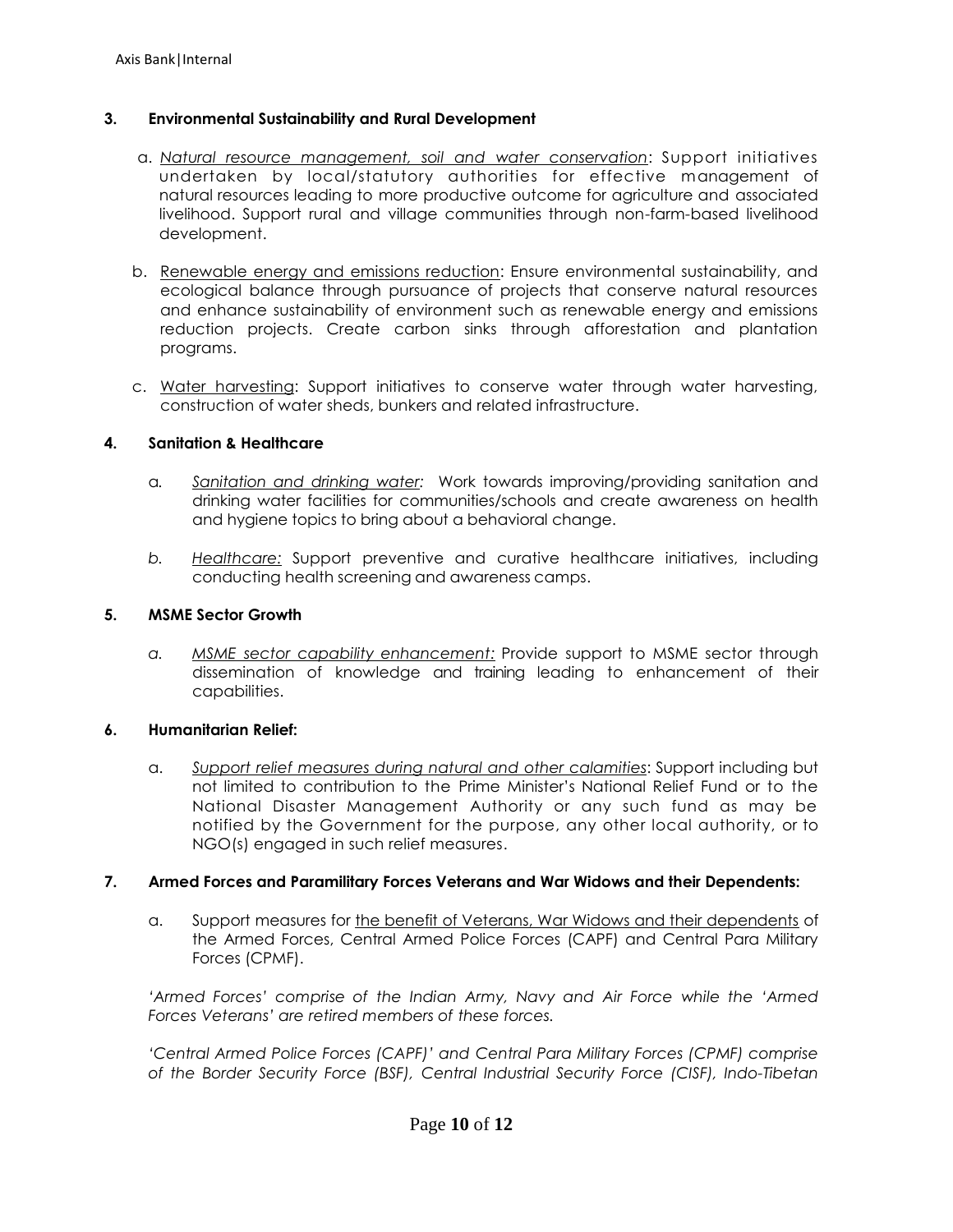*Border Police (ITBP), Sashastra Seema Bal (SSB), Assam Rifles (AR) and National Security Guard (NSG).*

*The 'Central Armed Police Forces (CAPF) and Central Para Military Forces (CPMF) veterans are retired members of these forces.*

*'War Widows' are defined as widows of those Armed Forces, CAPF and CPMF members who have lost their lives in pursuit of their duties during a war.'*

#### **8. Capacity Building of Personnel and NGO Partners:**

Build the capabilities of the Sustainability & CSR Team of the Bank, ABF and other Implementing Agencies through training, conferences and knowledge sharing programs.